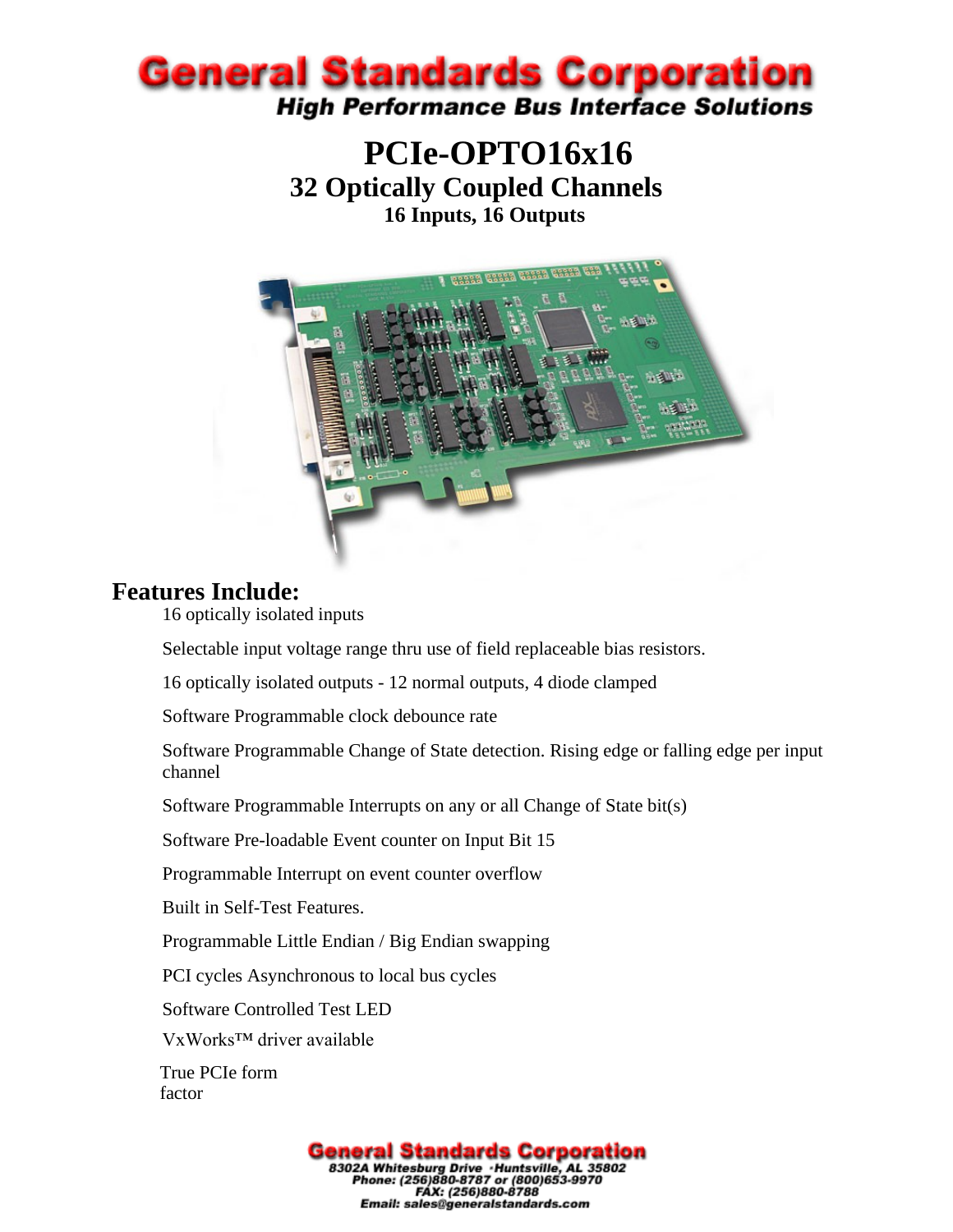## **General Standards Corporation High Performance Bus Interface Solutions**

#### **Functional Overview:**

The PCIe-OPTO16x16 board has 32 optically-coupled digital I/ O channels consisting of 16 outputs and 16 inputs. Each channel is electrically isolated (5000 Volts) from the PCI host processor board. Change-of-State Interrupts allow for an interrupt to the PCI host to be generated from any level change on any input. Built-in-self-test, selectable debounce times, input pulse counter, and I/ O voltages to 50 Volts makes for a versatile digital interface board.



*Figure 1 Input Channels 0-15, Typical*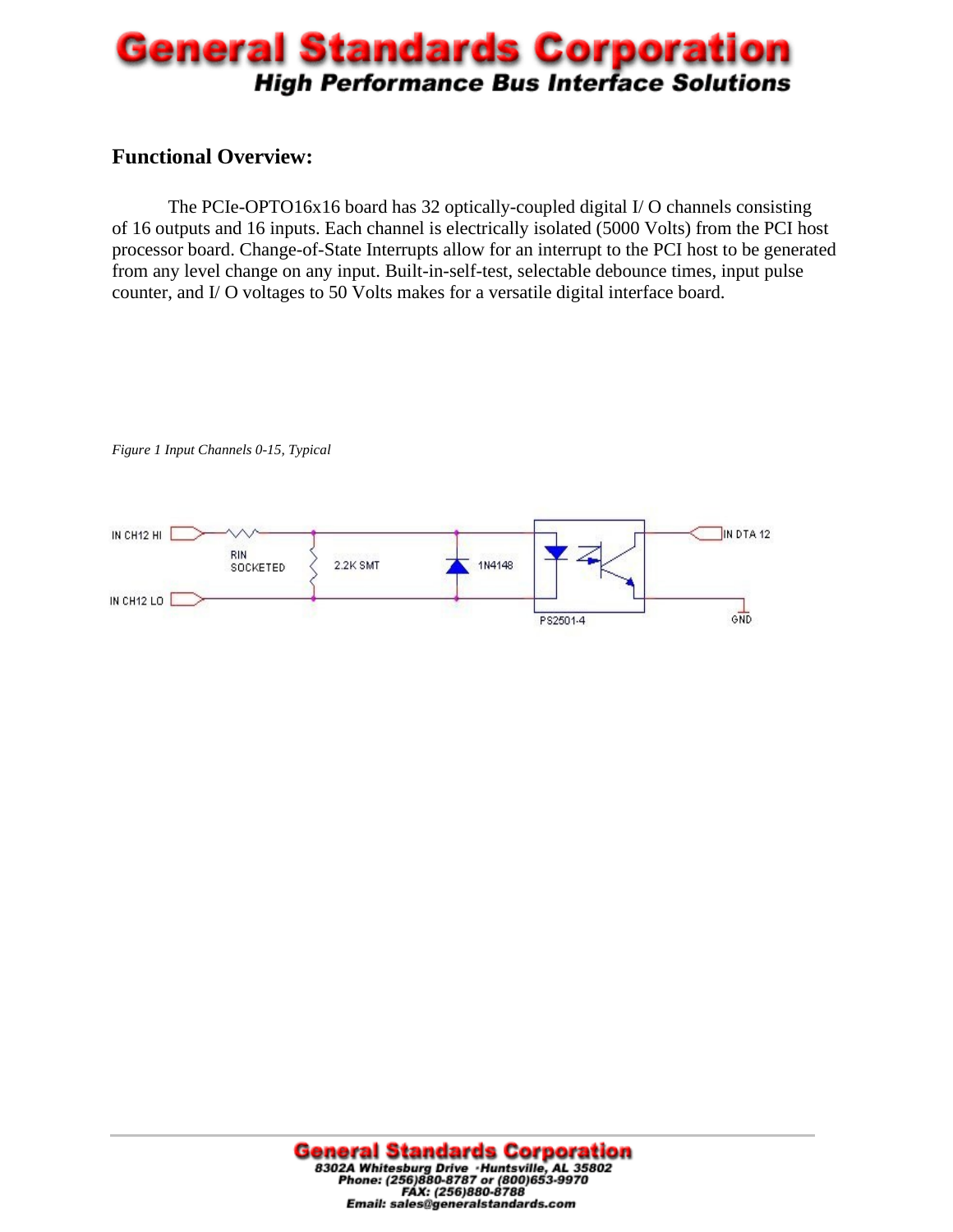# **General Standards Corporation**

**High Performance Bus Interface Solutions** 

#### **MECHANICAL AND ENVIRONMENTAL SPECIFICATIONS**

#### **Power Requirements**

Power Consumption: 200mA @ 5V Typical Isolation Voltage – 5000 V Current Transfer Ratio – 80-600% VCEO (Max) $-80$ Typical Ton/Toff<sup>-</sup> 3/5 uSec.

## **Physical Characteristics**

| Height: | 4.12 in    |
|---------|------------|
| Depth:  | $0.500$ in |
| Width:  | 4.721 in   |

#### **Environmental Specifications**

| Operating: $0$ to +55 degrees Celsius                                    |  |  |
|--------------------------------------------------------------------------|--|--|
| Storage: $-40$ to $+85$ degrees Celsius                                  |  |  |
| Operating: 0 to 80%, non-condensing<br>Storage: 0 to 95%, non-condensing |  |  |
| Operation to 10,000 ft.                                                  |  |  |
|                                                                          |  |  |

#### **Cooling Requirements**

Conventional air-cooling; 200 LPFM (typical mezzanine environment).

#### **PCI INTERFACE**

 **Compatibility:** Conforms to PCI Specification 2.1. Supports "plug-n-play" initialization. Provides a single multifunction interrupt. Supports FIFO DMA transfers as bus master.

#### **ORDERING INFORMATION**

Contact factory for other input voltage options, including a mix of different input voltages. The Input Voltage specified is the minimum voltage required to guarantee that a logic '1' is detected. The Input Resistance is selected via a SIP resistor and can be swapped out by the user; there is one SIP resistor for each group of four channels.

| Part #             | <b>Input Voltage</b> | <b>Input Resistance</b> | <b>Input Current</b> |
|--------------------|----------------------|-------------------------|----------------------|
| PCIe-OPTO16x16-5V  |                      | $2.200$ Ohms            | 23 milli-Amps        |
| PCIe-OPTO16x16-12V | 12 V                 | 5.100 Ohms              | 23 milli-Amps        |
| PCIe-OPTO16x16-28V | 28V                  | 12,000 Ohms             | 23 milli-Amps        |
| PCIe-OPTO16x16-48V | 48 V                 | 20.000 Ohms             | 23 milli-Amps        |